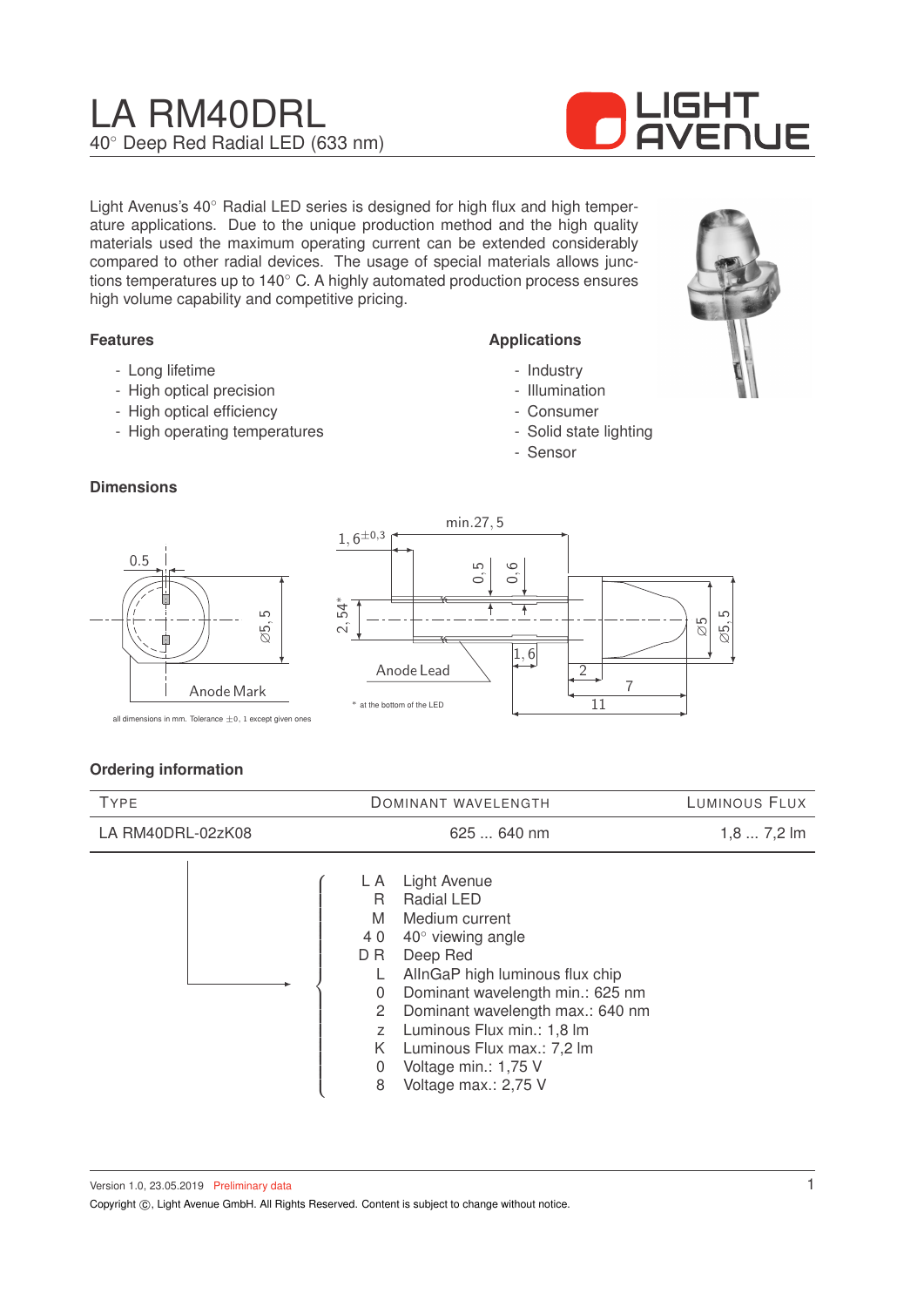

#### **Electro-optical characteristics (T\_A = 25^{\circ} \text{C}</math>)<sup>2</sup>**

| <b>PARAMETER</b>                                                                            | <b>SYMBOL</b>                                                                                                                                                                                                                                                                                                                                                                                                                                                                                       | CONDITION                                                                                                                 | MIN.               | TYP <sup>1</sup>           | MAX.               | Unit                      |
|---------------------------------------------------------------------------------------------|-----------------------------------------------------------------------------------------------------------------------------------------------------------------------------------------------------------------------------------------------------------------------------------------------------------------------------------------------------------------------------------------------------------------------------------------------------------------------------------------------------|---------------------------------------------------------------------------------------------------------------------------|--------------------|----------------------------|--------------------|---------------------------|
| Luminous Flux<br>Luminous intensity<br>Forward voltage<br>Peak wavelength<br>Spectral width | $\Phi_v$<br>$\mathcal{L}_v$<br>$V_{F}% ^{p^{\prime }},\qquad V_{F}^{p^{\prime }},\qquad V_{F}^{p^{\prime }},\qquad V_{F}^{p^{\prime }},\qquad V_{F}^{p^{\prime }},\qquad V_{F}^{p^{\prime }},\qquad V_{F}^{p^{\prime }},\qquad V_{F}^{p^{\prime }},\qquad V_{F}^{p^{\prime }},\qquad V_{F}^{p^{\prime }},\qquad V_{F}^{p^{\prime }},\qquad V_{F}^{p^{\prime }},\qquad V_{F}^{p^{\prime }},\qquad V_{F}^{p^{\prime }},\qquad V_{F}^{p^{\prime }},\qquad V_{F}^{p^{\prime$<br>$\lambda_{peak}$<br>RMS | $I_f = 50 \text{ mA}$<br>$I_f = 50 \text{ mA}$<br>$I_f = 50 \text{ mA}$<br>$I_f = 50 \text{ mA}$<br>$I_f = 50 \text{ mA}$ | 1.8<br>1.75<br>625 | 4<br>4<br>2,1<br>633<br>20 | 7.2<br>2,75<br>640 | Im<br>cd<br>V<br>nm<br>nm |
| Beam Divergence Angle                                                                       | $\theta$                                                                                                                                                                                                                                                                                                                                                                                                                                                                                            | $I_f = 50 \text{ mA}$                                                                                                     |                    | 40                         |                    | $\circ$                   |

## **Maximum ratings (** $T_A = 25$ °C)

| <b>PARAMETER</b>               | <b>SYMBOL</b> | CONDITION                 | <b>MINIMUM</b> | <b>MAXIMUM</b> | UNIT         |
|--------------------------------|---------------|---------------------------|----------------|----------------|--------------|
| <b>Operating Current</b>       | $1_{f,max}$   |                           |                | 70             | mA           |
| <b>Operating Pulse Current</b> | $I_{fp,max}$  | $t_p = 10 \mu s, D = 2\%$ |                | 100            | mA           |
| <b>Operating Temperature</b>   | $T_{op}$      |                           | $-40$          | 120            | $^{\circ}$ C |
| Storage Temperature            | $T_{st}$      |                           | $-50$          | 125            | $^{\circ}$ C |
| Junction Temperature           | $T_i$         |                           |                | 140            | $^{\circ}$ C |
| Reverse Voltage                | $V_{R.}$      |                           | 10             |                | V            |
| <b>Power Consumption</b>       | $P_{tot}$     |                           |                | 180            | mW           |

#### **Binning** ( $I_F = 50$  mA)

| DOMINANT WAVELENGTH<br>(NM) |      | LUMINOUS FLUX<br>(LM) |            |      | <b>VOLTAGE</b><br>(V) |                |      |      |
|-----------------------------|------|-----------------------|------------|------|-----------------------|----------------|------|------|
| <b>Bin</b>                  | Min. | Max.                  | <b>Bin</b> | Min. | Max.                  | <b>Bin</b>     | Min. | Max. |
| 0                           | 625  | 630                   | Z          | 1,8  | 2                     | 0              | 1,75 | 1,95 |
|                             | 630  | 635                   | A          | 2    | 2,25                  |                | 1,85 | 2,05 |
| 2                           | 635  | 640                   | B          | 2,25 | 2,5                   | $\overline{2}$ | 1,95 | 2,15 |
|                             |      |                       | С          | 2,5  | 2,8                   | 3              | 2,05 | 2,25 |
|                             |      |                       | D          | 2,8  | 3,2                   | 4              | 2,15 | 2,35 |
|                             |      |                       | Ε          | 3,2  | 3,6                   | 5              | 2,25 | 2,45 |
|                             |      |                       | F          | 3,6  | 4                     | 6              | 2,35 | 2,55 |
|                             |      |                       | G          | 4    | 4,5                   | 7              | 2,45 | 2,65 |
|                             |      |                       | Н          | 4,5  | 5                     | 8              | 2,55 | 2,75 |
|                             |      |                       |            | 5    | 5,6                   |                |      |      |
|                             |      |                       | J          | 5,6  | 6,4                   |                |      |      |
|                             |      |                       | Κ          | 6,4  | 7,2                   |                |      |      |
|                             |      |                       |            |      |                       |                |      |      |

Copyright ©, Light Avenue GmbH. All Rights Reserved. Content is subject to change without notice.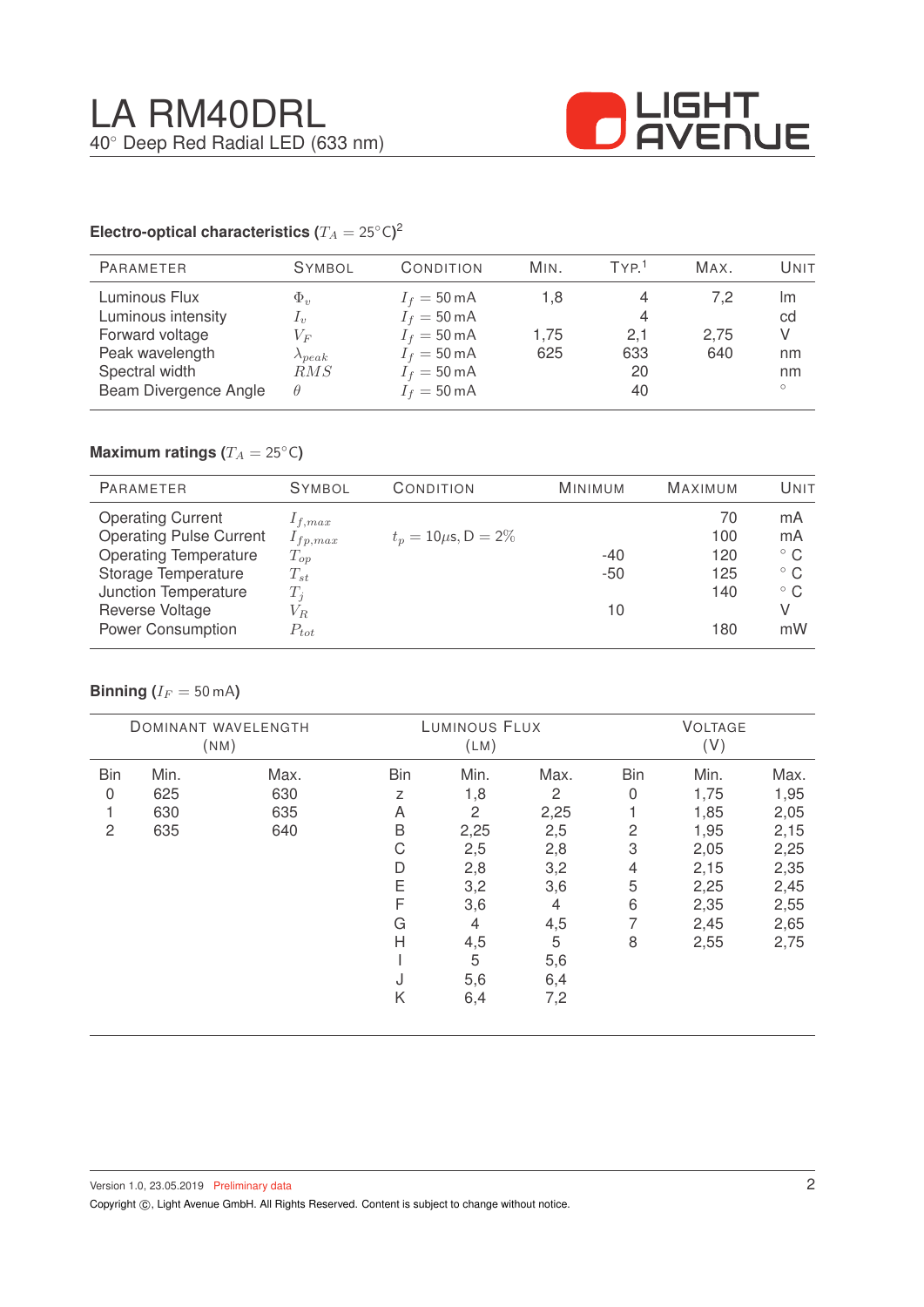

## **Thermal characteristics**

| PARAMETER                                 | <b>SYMBOL</b>  | <b>VALUE</b> | Unit           |
|-------------------------------------------|----------------|--------------|----------------|
| Thermal resistance junction ambient       | $R\Theta_{JA}$ | 180          | K/W            |
| Soldering temperature (3 seconds maximum) | $T_{sold}$     | 260          | $\circ$ $\cap$ |

## **Recommended Solderpad**



#### **Soldering**

| <b>METHOD</b>        | SOLDERING CON-<br><b>DITIONS</b>                                                                   | REMARK (VALID FOR TTW AND LEAD FREE<br>SOLDERING)                                                                                                                                                                                                                                                                                                                                            |
|----------------------|----------------------------------------------------------------------------------------------------|----------------------------------------------------------------------------------------------------------------------------------------------------------------------------------------------------------------------------------------------------------------------------------------------------------------------------------------------------------------------------------------------|
| <b>TTW</b> soldering | Bath temperature<br>$250^{\circ}$ C, Immersion<br>time: within 5 sec.                              | Soldering system: Very good soldering results<br>have been achieved on ERSA soldering sys-<br>tems at a bath temperature of 250°C and at a<br>feeding rate of 1.2 m/s.                                                                                                                                                                                                                       |
| Lead free soldering  | Bath temperature<br>$260^{\circ}$ C, immersion<br>time: within 3 sec.                              | We recommend dosage of the soldering flux<br>with a spray fluxer or nozzle fluxer. If this is not<br>possible, one should pay attention to avoid con-<br>tact of the soldering flux and the LED body and<br>to keep the recommended preheat period.<br>We recommend to use a water based soldering<br>flux (e.g. Pacific 2007 interflux Electronics NV).<br>Do not use alcohol based fluxer. |
| Soldering iron       | 30W or smaller,<br>temperature at tip<br>of iron maximum<br>300°C, soldering<br>time within 3 sec. | During soldering take care not to press the tip<br>of iron against the lead. To prevent heat from<br>being transferred directly to the lead hold the<br>lead with a pair of tweezers while soldering.                                                                                                                                                                                        |

Actual solder profile may vary from the example given, and is very much depending on wave type, machine configuration, geometrical configuration, board shape etc. It is strongly recommended to optimize and

Version 1.0, 23.05.2019 Preliminary data

Copyright  $\circled{c}$ , Light Avenue GmbH. All Rights Reserved. Content is subject to change without notice.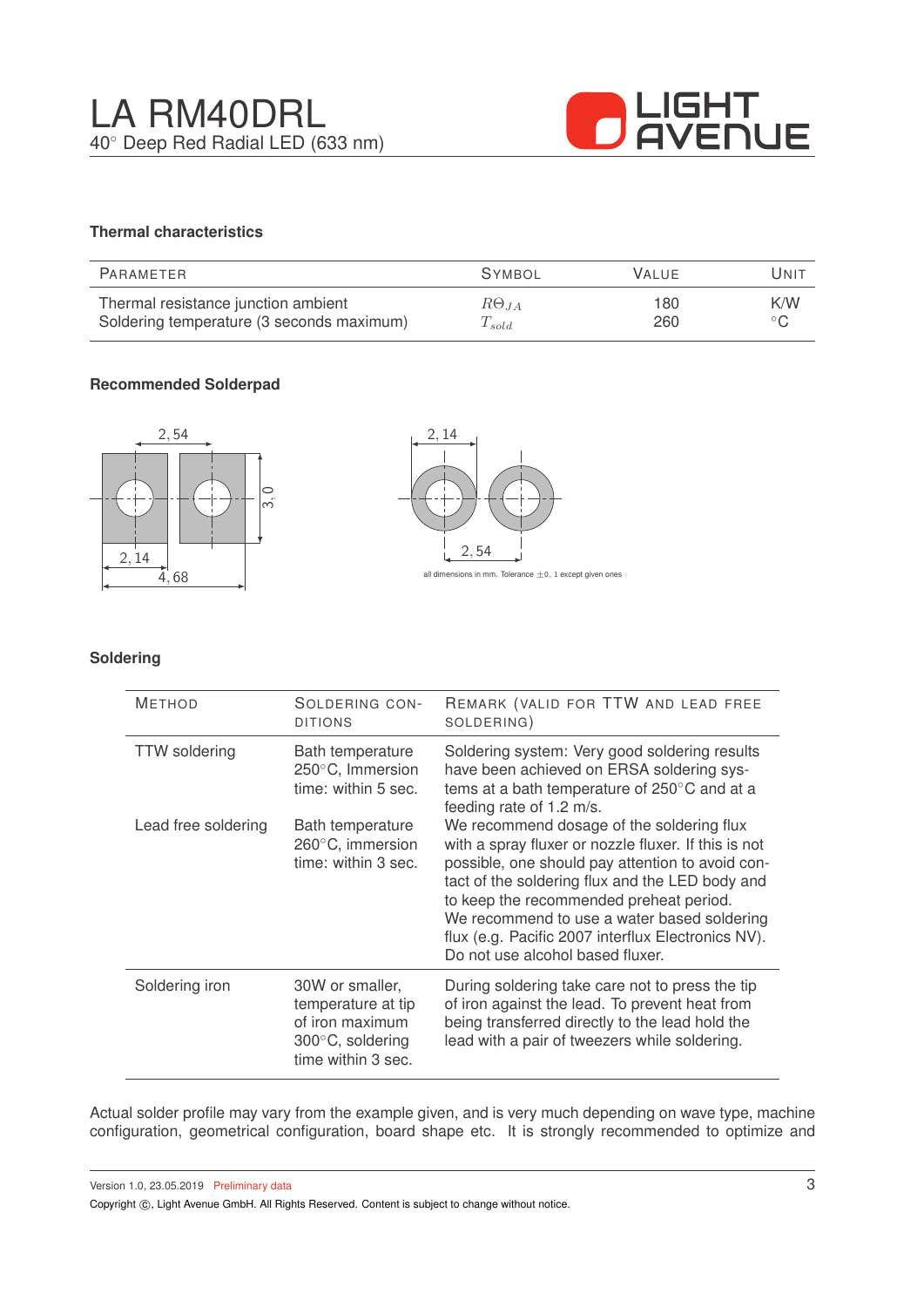



evaluate the actual soldering conditions carefully for each individual project before releasing the soldering process.

#### **Mounting**

- The lead should be bent at a point located at least 0.8 mm away from the package. Bending should be performed with base firmly fixed by means of a jig or radio pliers.
- Lead binding should be carried out prior to soldering and never during or after soldering.
- Locate the lead, ensuring correct alignment, thereby reducing stress to the LED.
- Due to thermoplastic encapsulant the LEDs are slightly more sensitive to the effects of stress during automatic mounting (such as mechanical stress within the package resin transmitted via the leads).
- The insertion pressure and clinching angle must both be minimized so as to minimize the leadcuttingstress and clinch stress applied to the LED lamps.
- Please evaluate the specific mounting process carefully for each individual project before actually using the automatic mounting machine to mount these LED lamps. Setting the best clinch angle and force may require experimentation when the automatic insertion machine is first set up.
- Please pay attention: The heat sink lead is also the anode lead at the same time. Metal pads on PCB surrounding the heat sink leads of the LEDs should be as large as possible.

![](_page_3_Figure_12.jpeg)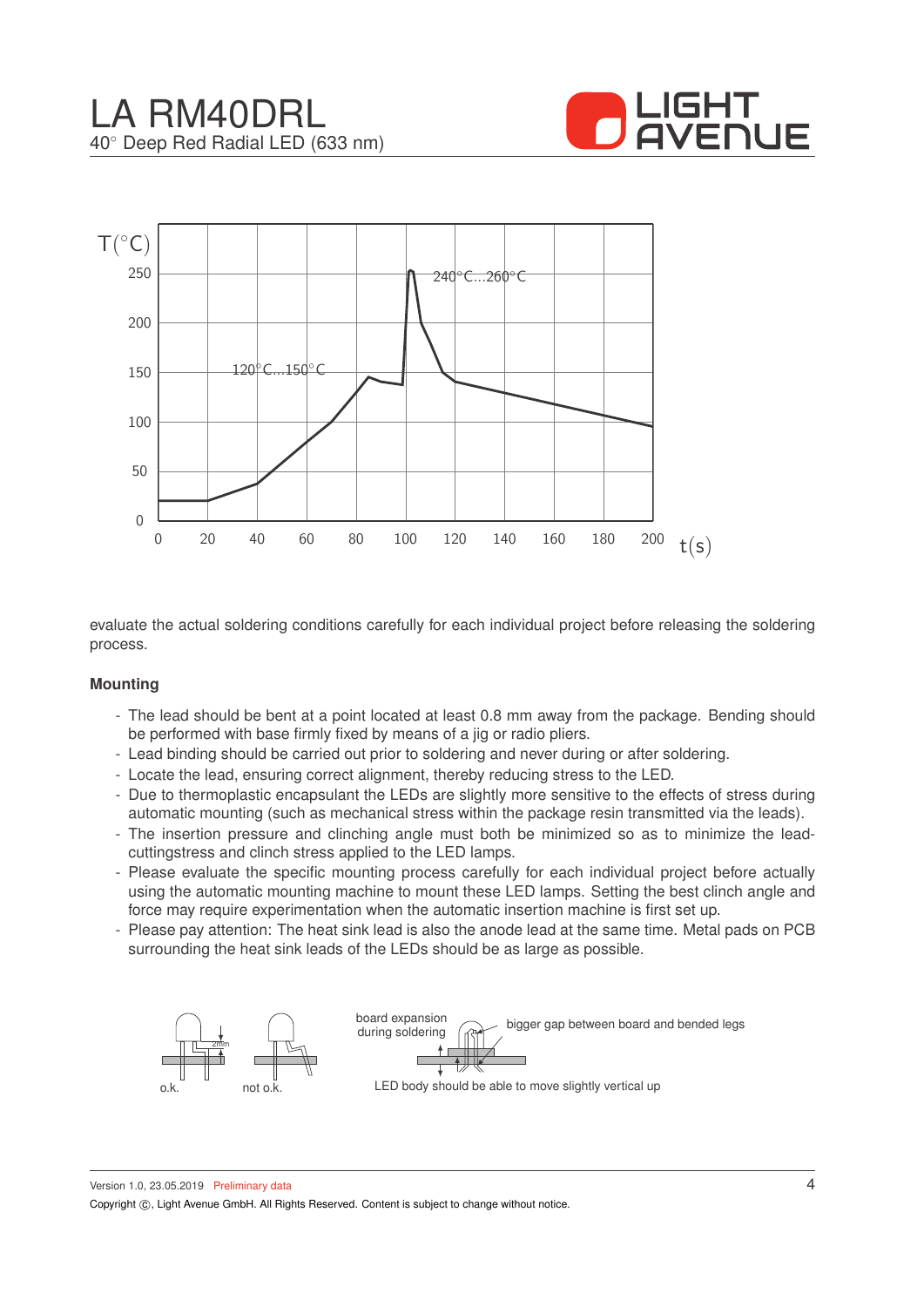![](_page_4_Picture_1.jpeg)

#### **Cleaning and Coating**

Do not use untested chemical liquids, because they may cause crack formation or haze on the surface of the plastic body. When cleaning is required, refer to the following table for the proper chemical to be used (Immersion time less than 3 minutes at room temperature).

| SOIVENT           | <b>ADABTABILITY</b> |
|-------------------|---------------------|
| Water             | can be used         |
| Amonium Hydroxide | can be used         |

Should you intend to provide the LEDs with a conformal coating, please take care to use a water-based coating.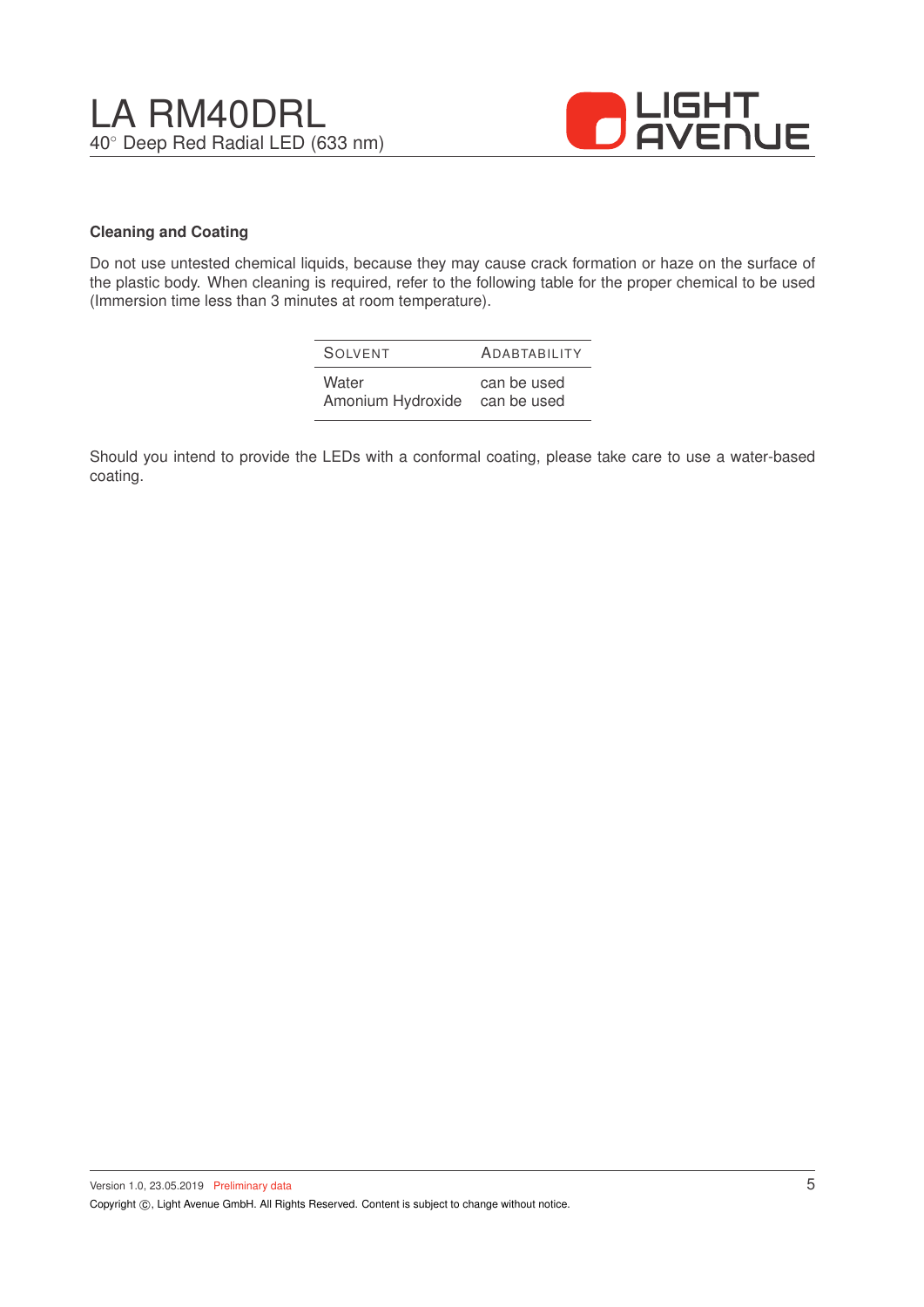![](_page_5_Picture_1.jpeg)

## Typical electro-optical data<sup>2</sup>

![](_page_5_Figure_3.jpeg)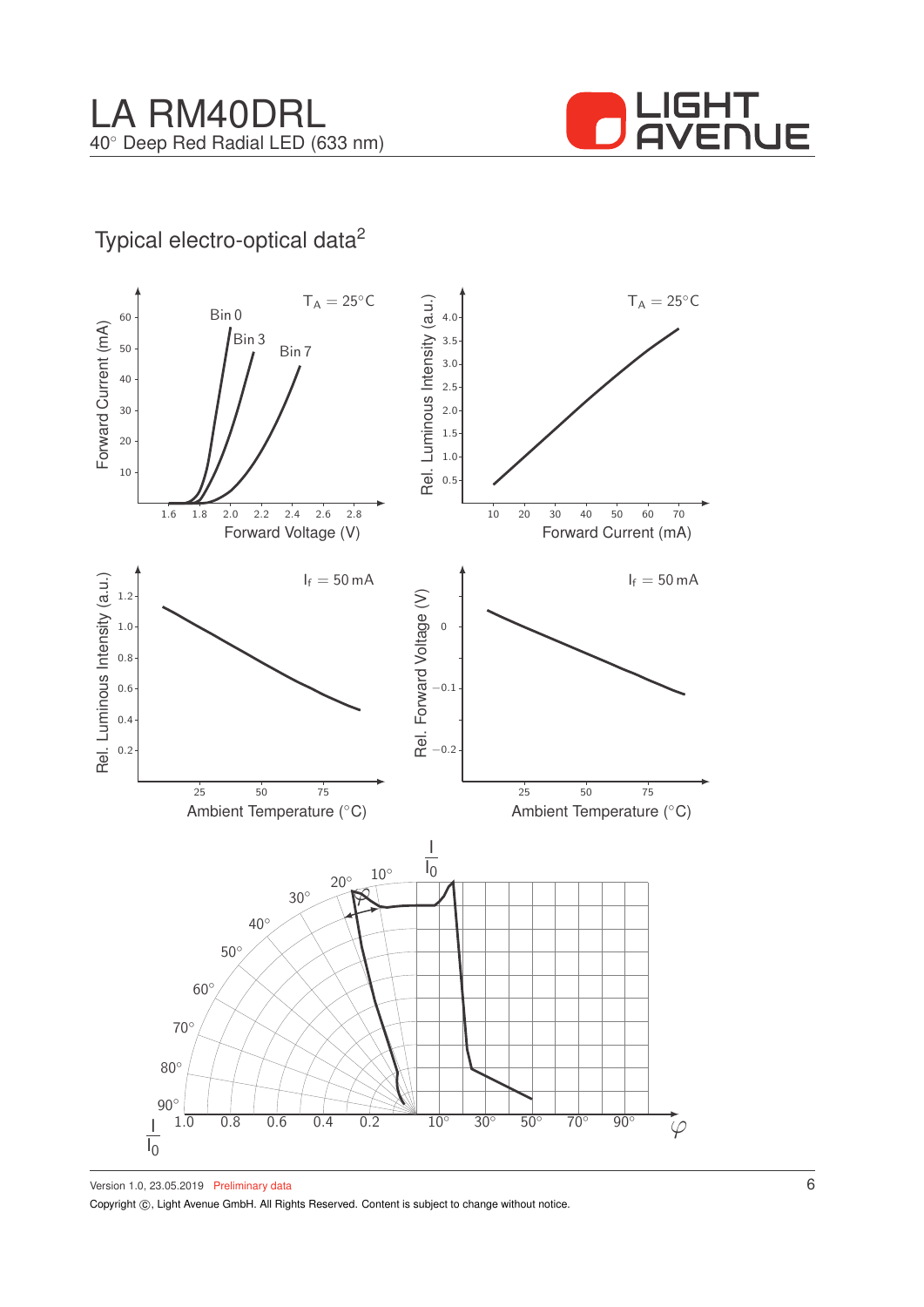![](_page_6_Picture_1.jpeg)

#### **Important Usage and Application Information**

Lead free product - RoHS compliant.

All products, product specifications and data to improve reliability, function, design or otherwise are subject to change without notice. The information describes the type of component and shall not be considered as assured characteristics.

Due to technical requirements components may contain dangerous substances. For information on the types in question please contact our Sales Organization.

The light output of the products may cause injuries to human eyes in circumstances where the products are viewed directly with unshielded eyes. LEDs can emit highly concentrated light which can be hazardous to the human eye. Products which incorporate these devices have to follow the safety precautions given in IEC 60825-1 and IEC 62471.

#### **Handling and Storage Conditions**

Please be careful when handling the products, particularly if an over-voltage exceeds the maxium rating. The overflow in energy may cause damage to the products. In addition these products are sensitive to static electricity. Customers have to take care when handling the products to ensure that the handling process is fully protected against static generation. Ensure that products are grounded and that the facility has conductive mats, antistatic uniforms and shoes. Antistatic containers are considered to be a good insurance against static electricity. The soldering iron point should be properly grounded. An atmospheric ionizer is recommended for use in the facility where static could be generated.

Storage ambient conditions for all LEDs in sealed packages must be within  $T_A = 10...40^\circ$ C and relative humidity < 60%. LEDs in opened packages must be used within 2 weeks after opening. Storage time under the conditions above in sealed packages must not exceed 24 months.

#### **Packing**

LEDs are packaged automatically with a quantity of 1000 or 2000 pieces into paperboard containers. Labels for identification of cathode and anode and with the lot data are placed on the box. The label shows company name and address, LED type, quantity, lot number, production date, machine number and the appropriate barcode. The box is hermetically sealed in a plastic bag for shipment.

#### **Returns and Complaints**

For complaints and returns of material a RMA-number is necessary. Samples for analysis purposes can be send to us without credit.

#### **Shipping Conditions**

If not otherwise arranged, the "General Terms of Business of Light Avenue GmbH" apply for any shipment. If this document is not familiar to you, please request it at our nearest sales office.